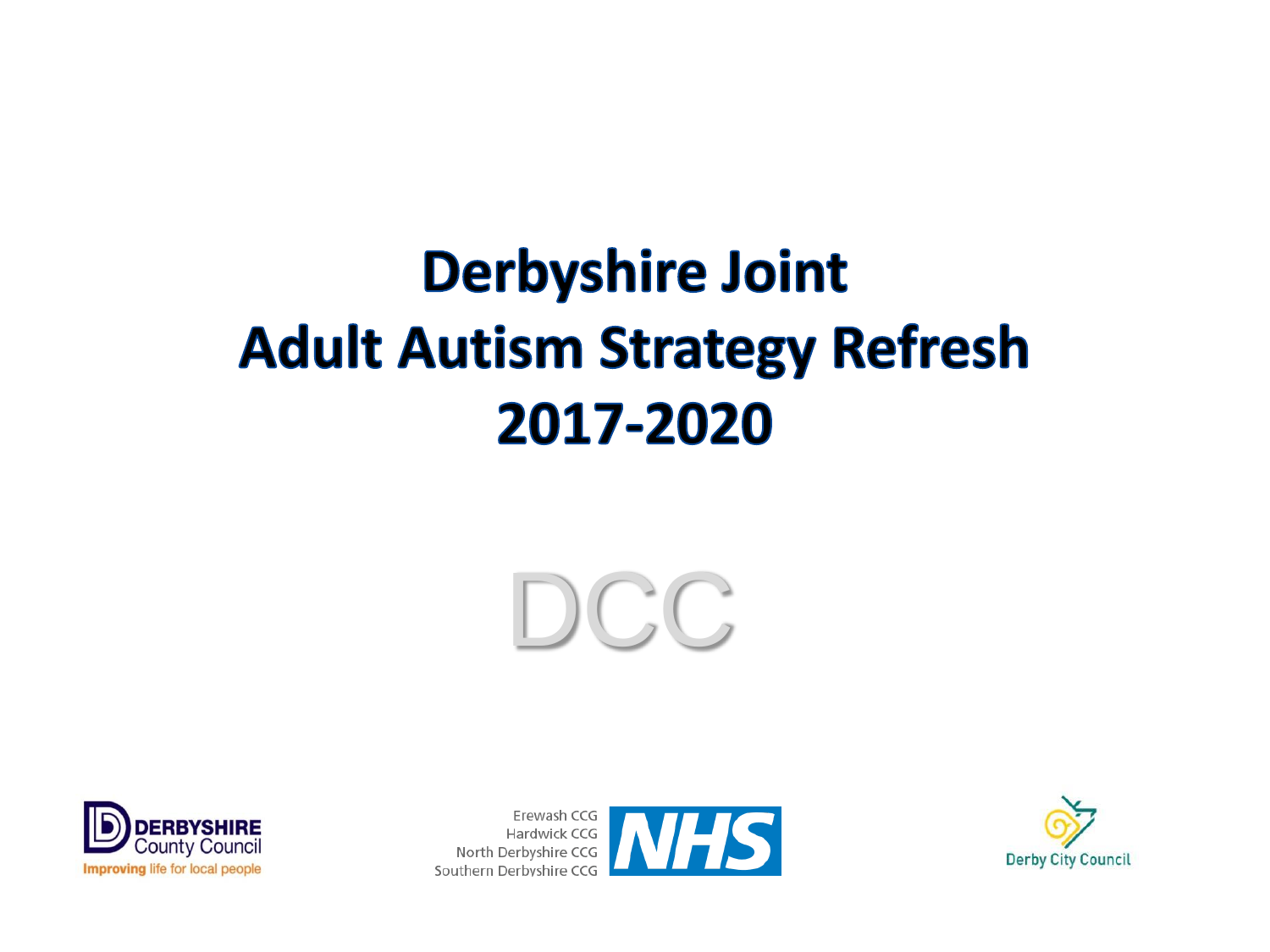# 1. What are the things we need to achieve?



The Autism act<sup>1</sup>, Department of Health national strategy<sup>2,3</sup> and associated statutory guidance<sup>4,5</sup>; provides the strategic framework for improvement across all services to support people with an autistic spectrum condition. Whilst the statutory guidance is clear on the requirements that both NHS bodies and Local Authorities *must* achieve, it also specifies what NHS bodies and Local authorities should achieve and how public sector bodies should work in partnership to support people with an autistic spectrum condition to lead a fulfilling and rewarding life.

The rights of people with autistic spectrum conditions are enshrined within the Equality Act 2010<sup>6</sup> and the Human Rights Act (1998)<sup>7</sup>.

The Care Act  $(2014)^8$  places a duty on Local Authorities to prevent, reduce or delay the need for care and support and to ensure that anybody, including a carer, who appears to need care or support is entitled to an assessment, which must focus on outcomes important to the individual as detailed within statutory regulations.

The transforming care programme<sup>9</sup> has been established to improve the quality of support provided to people with a learning disability and/or autism who display behaviour that challenges.

The accessible communication standards (2016)<sup>10</sup> aims to make sure that people who have a disability, impairment or sensory loss are provided with information that they can easily understand and receive support so they can communicate effectively with health and social care services

All Local Authorities have overarching duties to safeguard both children and vulnerable adults from abuse<sup>11</sup>.

NICE have produced clinical guidance and quality standards relating to the assessment and management of autistic spectrum conditions in adults<sup>12,13</sup>.

Many professional bodies have created an published standards with which their members should abide. These include the Royal College of Psychiatrists, British Psychology society, Royal College of General Practitioner, Royal College of Nursing and the Social Care Institute of Excellence.

National guidelines and industry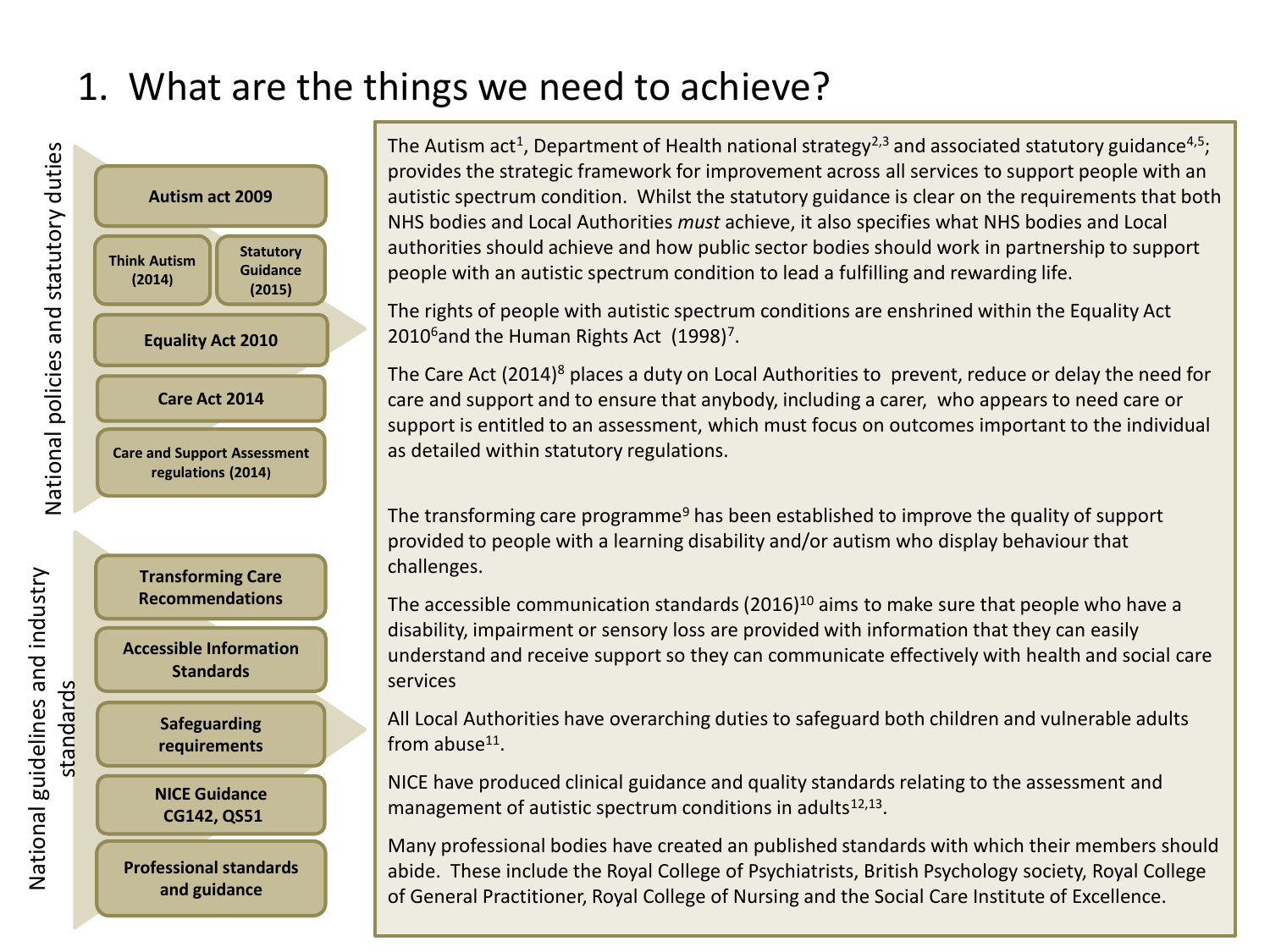### 2. What do we know about how well we are progressing?

**Autism Self-Assessment Returns (SAF)**  Gap analysis return to PHE **2013 2014 2016**

**Derbyshire Autism Health and Social Care Needs Assessment (2011)**

**Derbyshire survey of adults living with Autism (2013)**

**Regular engagement with self advocates**

**Findings from CTR reviews**

**Increased awareness across society**

**Derbyshire Autism Partnership Board** 

The Autism Act<sup>1</sup> requires the Department of Health to undertake regular assessment of the progress of local areas in implementing the actions required. This is achieved through a Self-Assessment return co-ordinated by Local Authorities but including NHS and public sector partners. A summary of the local findings are provided on the following page

The Derbyshire Autism needs assessment <sup>14</sup> recommended that the local system look to develop a joint care pathway across health and social care; the pathway should take account of training needs of staff and carers, ensure services make reasonable adjustments and adaptations and effectively plan capacity levels to meet the expected rise in demand. It also recommended that an action plan and monitoring mechanisms are developed to support the delivery.

The results of the survey identified the following priorities for people with autism living in Derbyshire; help with meeting friends, communication, managing behaviour, getting a buddy or volunteering, finding groups and joining activities.

The Autism leads in Derbyshire and co-chair of the Autism Partnership Board regularly meet selfadvocates and collate the themes including good practice and areas for improvement. The main themes relate to length of time between referral and diagnosis and lack of post diagnostic support.

Care and Treatment reviews of people admitted for mental health acute care or receiving crisis services in the community has highlighted the need for more effective pro-active care planning enhanced workforce skills, reasonable adjustments and housing support needs.

National awareness campaigns and media focus has had a positive effect on reducing stigma relating to ASD, this has encouraged more people to seek both a diagnosis and support services to meet their needs. Since 2012 the number of adults referred for an ASD assessment has increased substantially (>50% increase) and the number of people meeting social care eligibility criteria with an autistic spectrum condition has in creased 25% since 2014<sup>15</sup>

The Derbyshire Autism Partnership Board have highlighted the need for further work with Department of Work and Pensions and Job Centre colleagues to enable an increase in people getting into and maintaining employment.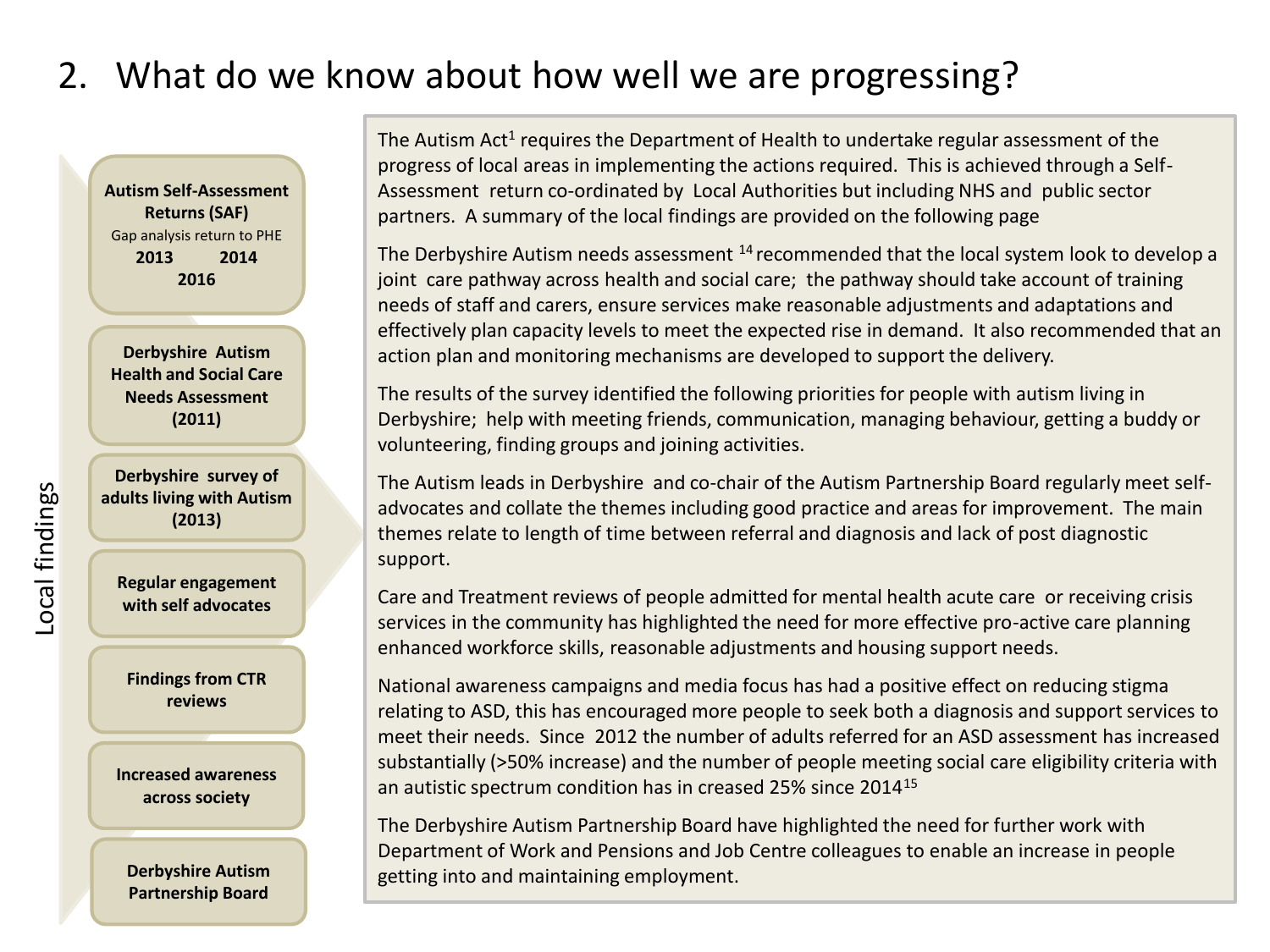# 3. How well have we done in meeting the requirements of the Autism Statutory Guidance?

The table below provides a summary of the submissions made for the populations of Derbyshire County and Derby City. The table is a quick visual guide of the responses provided to the questions which included a self-assessed RAG rating. The self assessment reports provide much greater detail relating to all of the sections detailed below and the progress made by each Local authority area in achieving the requirements of the Autism Act and subsequent strategic requirements and statutory guidance. The full report can be found at <https://www.gov.uk/government/publications/autism-self-assessment-framework-exercise><sup>15</sup>

The Self Assessment return highlights the need for improvement on access to training for both specialist staff (social workers and specialist health care) and mainstream services (all care provision including healthcare providers, partner organisations including DWP (Job Centre+), Borough Council departments (housing and leisure services) courts and probation service and Derbyshire Constabulary). The report also highlights that improvements are required in the delivery of the diagnostic pathway in relation to reduction in waiting times and provision of post-diagnostic specialist support.

Further work is required in relation to the provision of care and support and ensuring equitable access to care assessments, raising awareness across care agencies to ensure that reasonable adjustments and adaptations are made and stimulating the market to provide greater levels of choice over specialist support.

Improvement in accommodation support is required from Derbyshire County Council which is based on the partnership between the Local Authority and Borough Councils.

Both local authorities have dedicated employment support for people with disabilities however further work is required to improve support for people with autism.

Working relationships have been established with partner agencies across the Criminal Justice System however further work is required to support increased understanding and reasonable adjustments/adaptations to support people.

|                                    | <b>Derbyshire County</b> |      |      | <b>Derby City</b> |      |      |
|------------------------------------|--------------------------|------|------|-------------------|------|------|
| Section                            | 2013                     | 2014 | 2016 | 2013              | 2014 | 2016 |
| Planning                           |                          |      |      |                   |      |      |
| <b>Training</b>                    |                          |      |      |                   |      |      |
| Diagnostic pathway                 |                          |      |      |                   |      |      |
| <b>Care and Support</b>            |                          |      |      |                   |      |      |
| Accommodation                      |                          |      |      |                   |      |      |
| Employment                         |                          |      |      |                   |      |      |
| <b>Criminal Justice</b><br>Service |                          |      |      |                   |      |      |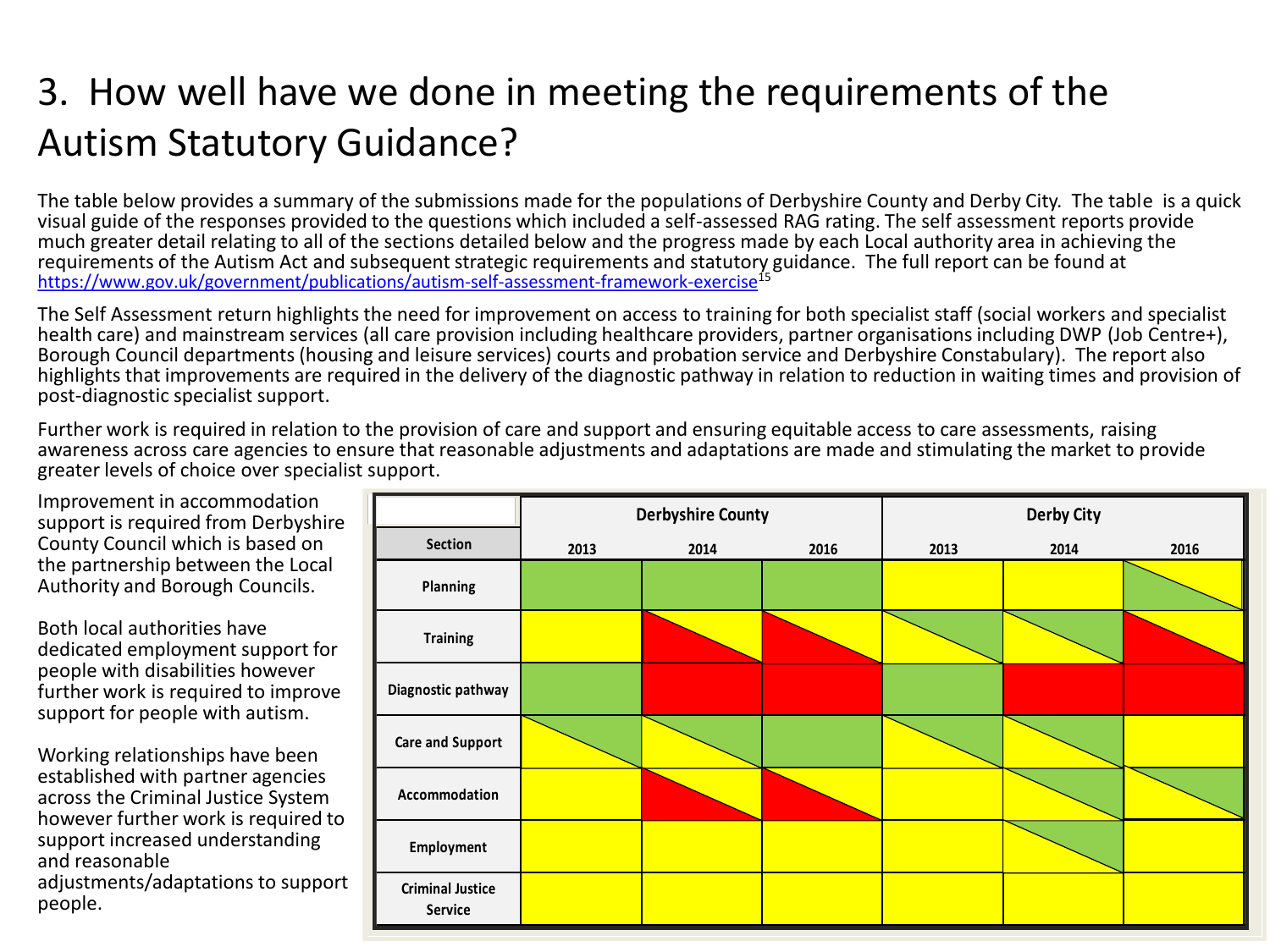# 4. What are our priorities for the next 3 years?

**Improve access to advice, information and training**

**Enable people to live well**

**Improve access to specialist support**

**Improve access to diagnostics**

> **Preparing for adulthood**

Collating the requirements from the statutory guidance and the themes from the local findings the following areas have been highlighted as a priority for the Derbyshire Adult Autism Programme.

For both individuals with an autistic spectrum condition; and their immediate support network, along with paid carers and health providers there is a need to **improve access to advice information and training across Derbyshire.** The communication methods and information needs will vary from one person to the next so we need to develop many different ways of providing the information including booklets, videos, on-line learning modules and face to face learning.

Both the Derbyshire survey and Self-Assessment results highlight a need to increase access to support to **enable people to live well** within their homes and communities. We want to create a system that promotes empowerment and self-management at it's core and provides rapid access to advice, guidance and care provision when needed.

We know that there are times when some people need expert advice from people with greater levels of knowledge and skills therefore we want to **improve access to specialist support**. We understand that this needs to be available not only in times of crisis (when things are going wrong and support is required urgently) but also to assist with development of personal strategies to help people cope with challenging situations, and to support the development of effective care plans which capture what is important to people and how services will work together.

In Derbyshire there are two Adult Autism Assessment services able to provide a diagnosis however the waiting times are longer than we would like. We know we need to **improve access to diagnostics** to ensure that people get help to understand themselves and their condition better, that access routes are opened up to ensure reasonable adjustments are made and interventions are adapted as required.

We know that life's transitions are hard for everyone but can be extremely difficult for people with an autistic spectrum condition. We want to help prepare individuals, families and services for the unique challenges that **preparing for adulthood** can bring for people, which includes navigating relationships and sexuality, moving into a home of your own, seeking further skills and employment, becoming financially independent and how to build a network of support to enable people to cope with these challenges.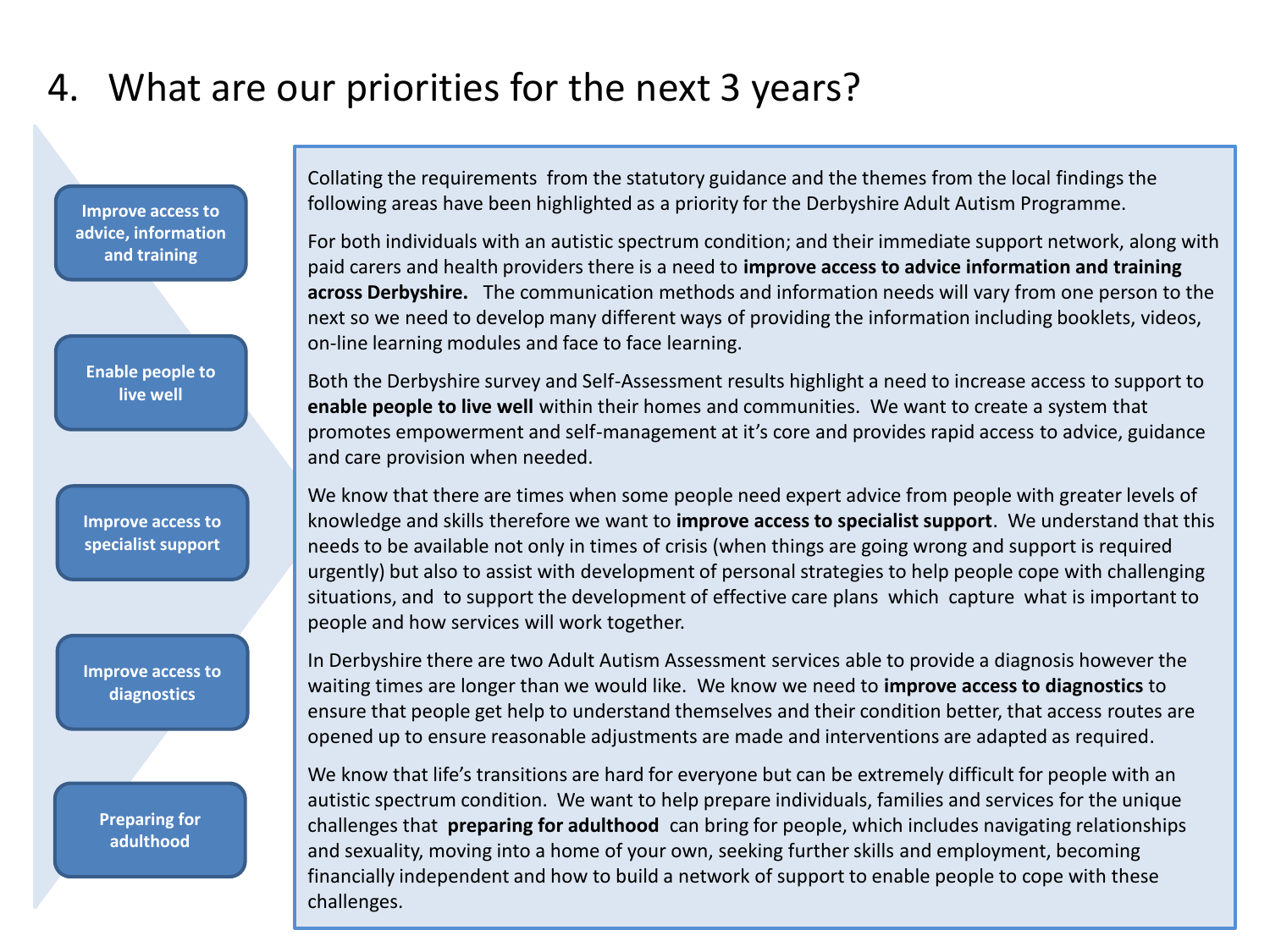## 5. How are we going to achieve them?

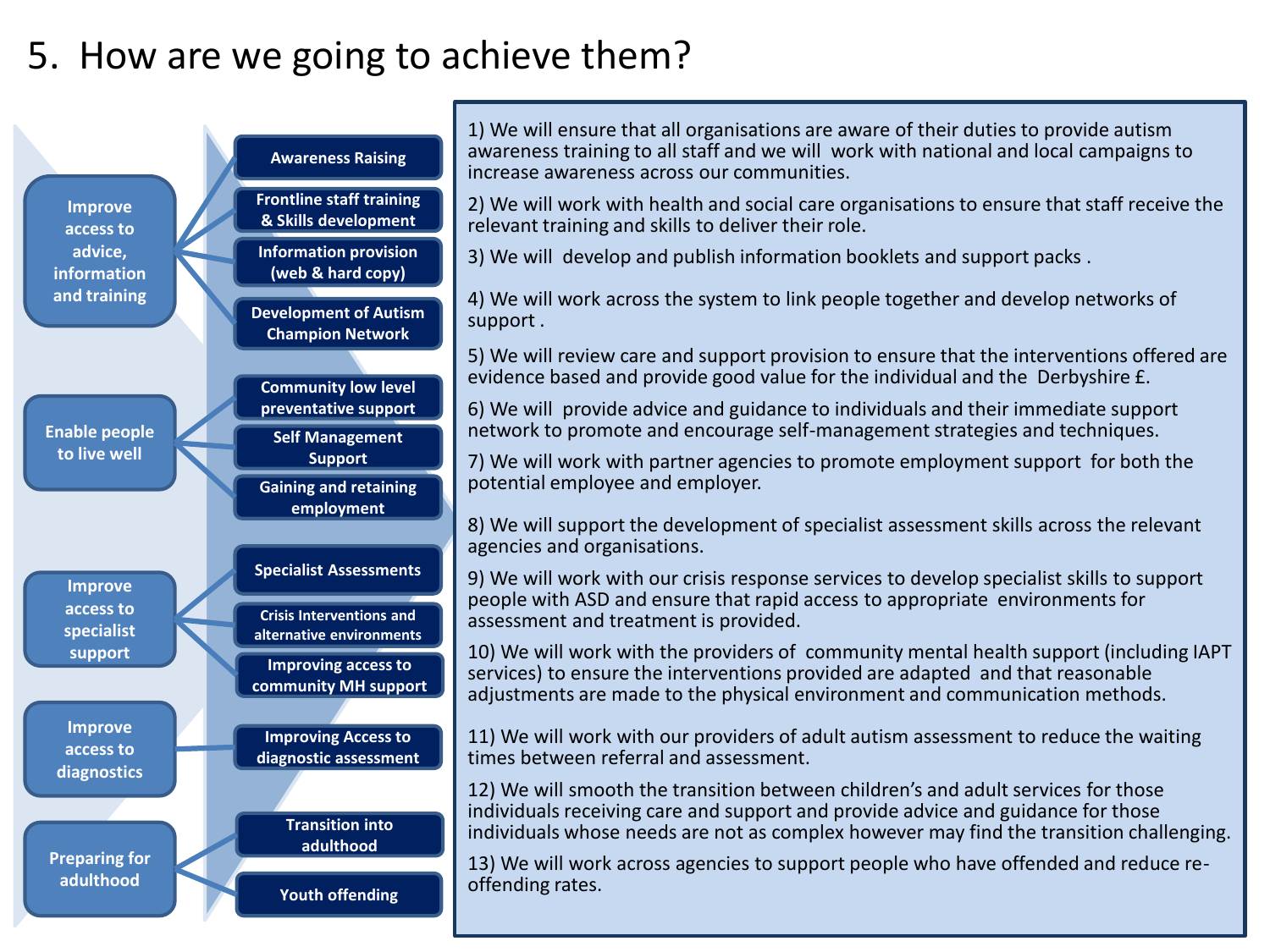#### 6. What are the responsibilities for key health and social care organisations?

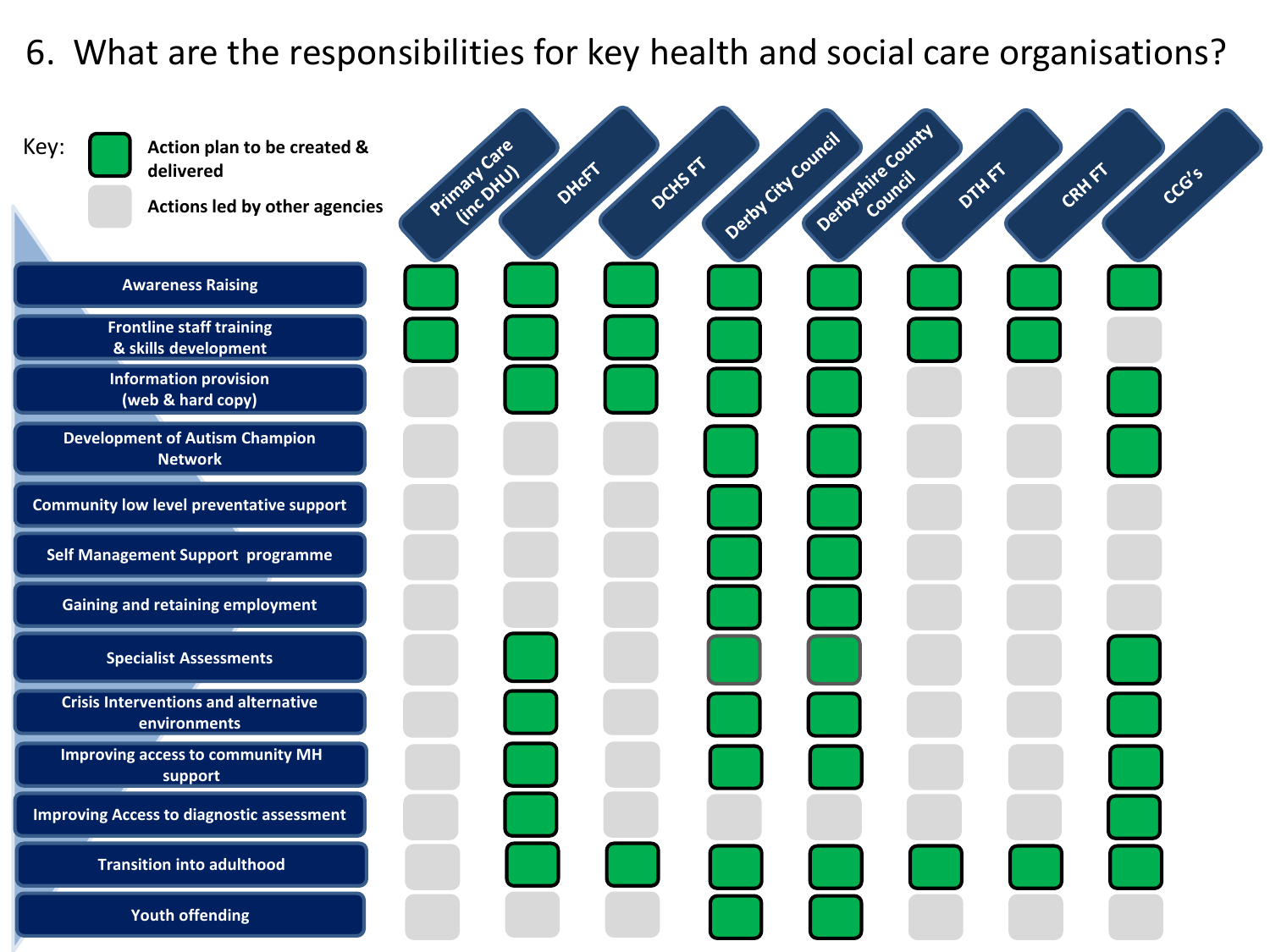## 7. What does this mean for Derby City Council?

**Awareness Raising Frontline Staff Training & Skills development Information provision (web & hard copy) Community low level preventative support Gaining and retaining employment Self Management Support Programme Improving Access to diagnostic assessment Development of Autism Champion Network Specialist Assessments Transition into adulthood Crisis Interventions and alternative environments Youth offending Improving access to community MH support** 1) We will provide autism awareness training for all staff across all council divisions and encourage all managers to ensure their staff are supported to complete the course. 2) We will provide access to role specific training for all our staff providing frontline services to increase understanding and skills to support people with autism in line with statutory guidance. 3) We will develop information and support packs to raise awareness and understanding of autism and associated challenges and distribute these to the population that we serve and our partner organisations. 4) We will seek to work closely across the Derby community to support and encourage the development of a Derby City Autism Champions network to enable knowledge sharing. 5) We will ensure all of our universally accessed services are inclusive for people with autism ensuring reasonable adjustments are made. 6) We will work with our voluntary sector, community and social enterprise partners to raise awareness of autism, provide information and support packs to increase skills and knowledge and encourage the development of autism friendly service support. 7) We will sign post people with autism (direct payments or self funding) to a self-management education programme to support people living with autism; and their immediate support network, to understand their condition better. 8) We will ensure our recruitment processes are autism friendly and ensure that reasonable adjustments are made. 9) We will provide support for our staff members living with autism to ensure their work environment is reasonably adjusted and provide support to managers and immediate work colleagues to increase understanding of autism. 10) We will work with corporate and community employment leads to support access to employment opportunities. 11) We will ensure all of our social work teams receive the appropriate training to enable them to undertake effective Autism Act and Care Act assessments for people living with autism and their immediate support network. 12) We will work with our partners within health and the voluntary, community and social enterprise sector to support people with autism understanding their Autism Act rights to receive a Care Act assessment and ensure the referral process is inclusive for people living with autism. 13) We will work closely with our partners in health and the criminal justice system to support people living with autism who find themselves in a crisis situation and will work effectively to provide support to resolve the crisis. 14) We will raise awareness of the impact of autism on everyday life and the increased risk of associated common physical mental health conditions. 15) We will share information across social care and universal access services regarding the referral process to receive an autism assessment so that people are supported to understand their options. 16) As part of the 'preparing for adulthood' pathway we will consider the needs of young people with autism not previously known to the children's service (without an active SEND, GRIP or EHC) and ensure that easily accessible information is provided regarding prevention services and the formal and informal support they can receive. 17) We will work with city and county CYP partners to support SEND autism specific developments. 18) Our Youth Offending Partnership will develop specialist knowledge and skills to support people living with autism in the criminal justice system, and work with partners across agencies to ensure reasonable adjustments arte made.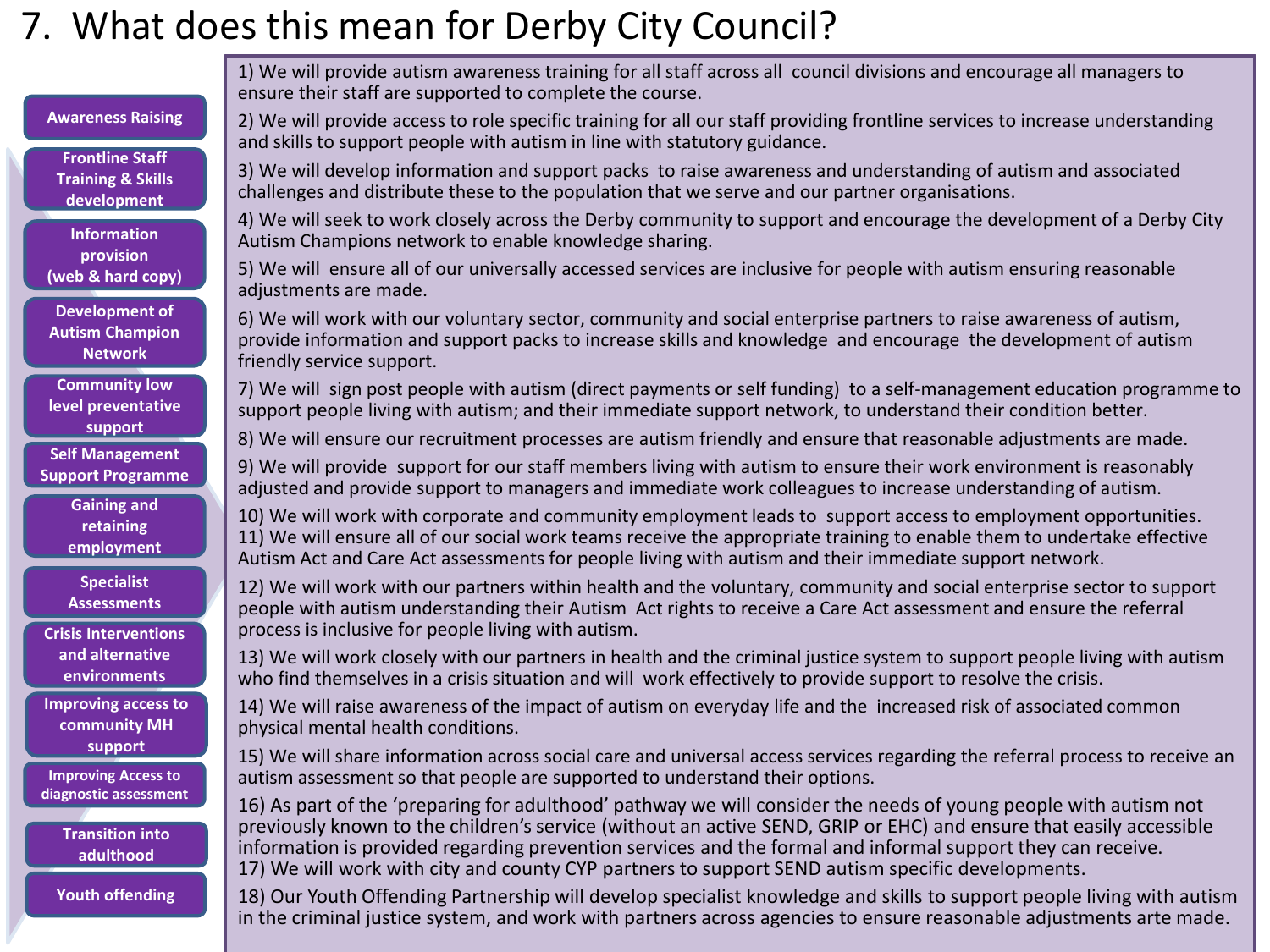# 8. How will we know when we have achieved them?

**Timely information and advice from one single point of access**

**Improved access to community care assessments**

**Increased social skills and understanding of behaviours**

**Increased independence and self-directed support**

**Increased understanding and management of risk**

**Improved access to education and employment**

**Improved pre-assessment and post diagnostic support**

**Reduced levels of anxiety and depression**

**Reduced assessment times**

**Improved understanding of meltdown triggers**

People will know where to go to get access to advice and information and it will be provided 24/7.

People will be informed of their rights to receive a community care assessment and the assessment process will be sensitive to identify the social as well as care needs.

People will be supported to understand the impact of their behaviour on others (this will include supporting people with autism understanding the impact their behaviour has on people without autism as much as people without autism understanding the impact of their behaviours on people living with autism).

People will be supported to live the life they want to lead, in their community with knowledge and skills to enable them to build personal resilience a strong support network.

People will have a better understanding of the risks (both in their community, wider society and online), and will know how to avoid or reduce their personal exposure.

People will be able to access training courses and apprenticeships that have made reasonable adjustments to take account of their environmental and communication needs.

Employers will make reasonable adjustments and adaptations to the recruitment process and will ensure appropriate support is provided within the work place.

People will have access to specialist advice and support to help them understand and manage their condition.

People will be supported to improve their emotional and mental health resilience and will recognise personal triggers and have strategies in place to manage the effects.

People will have timely access to assessments and will be kept fully informed of the process and associated timescales.

People will feel safe to share with their immediate support network and others, the conditions (environment, physical and emotional) which could lead to a feeling of being overwhelmed or 'meltdown' and will feel confident that if that situation arises appropriate actions will be taken to reduce the intensity and length of the response.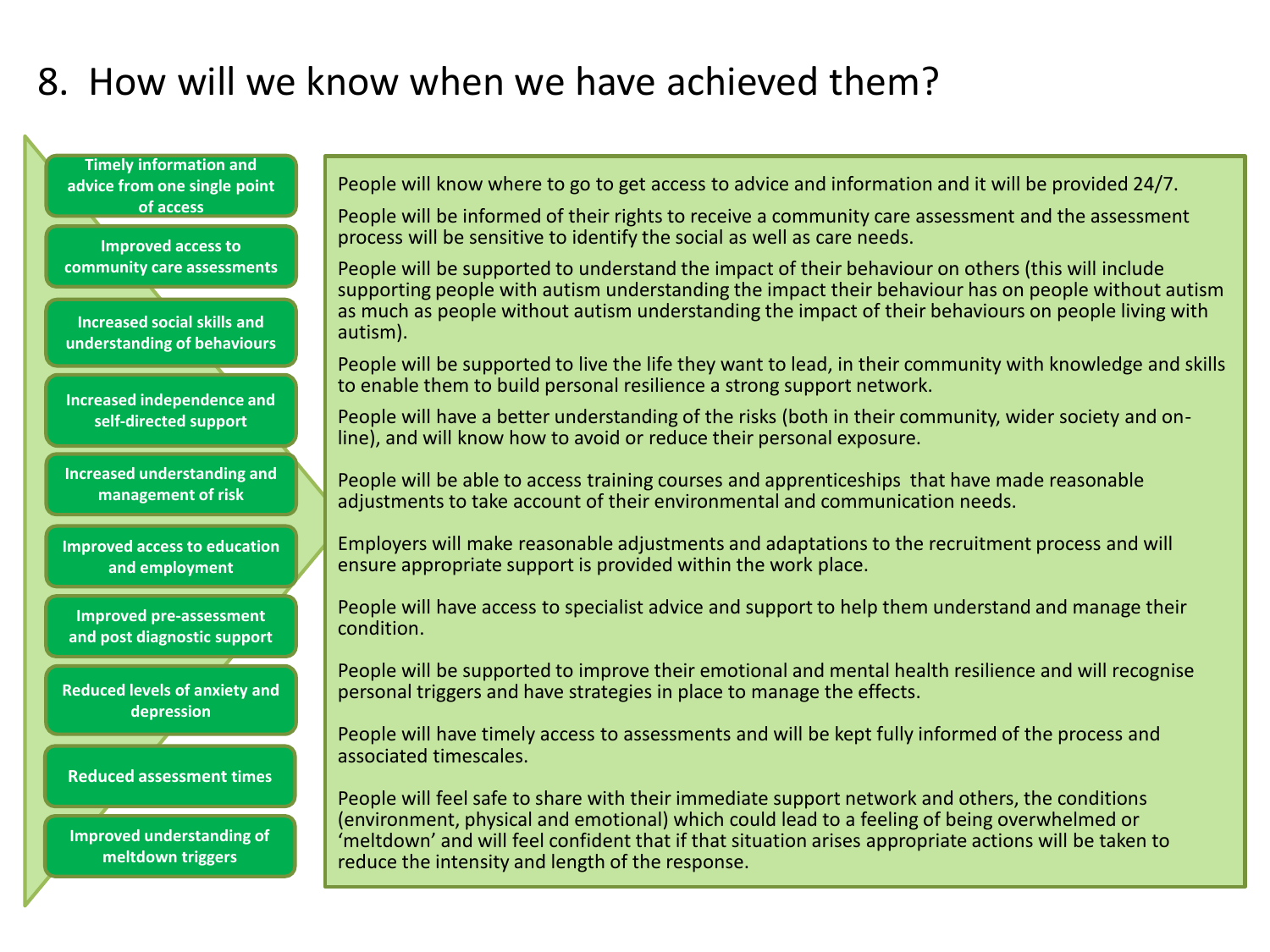# **9. Derbyshire (County & City) Adult Autism Programme 2017–20**